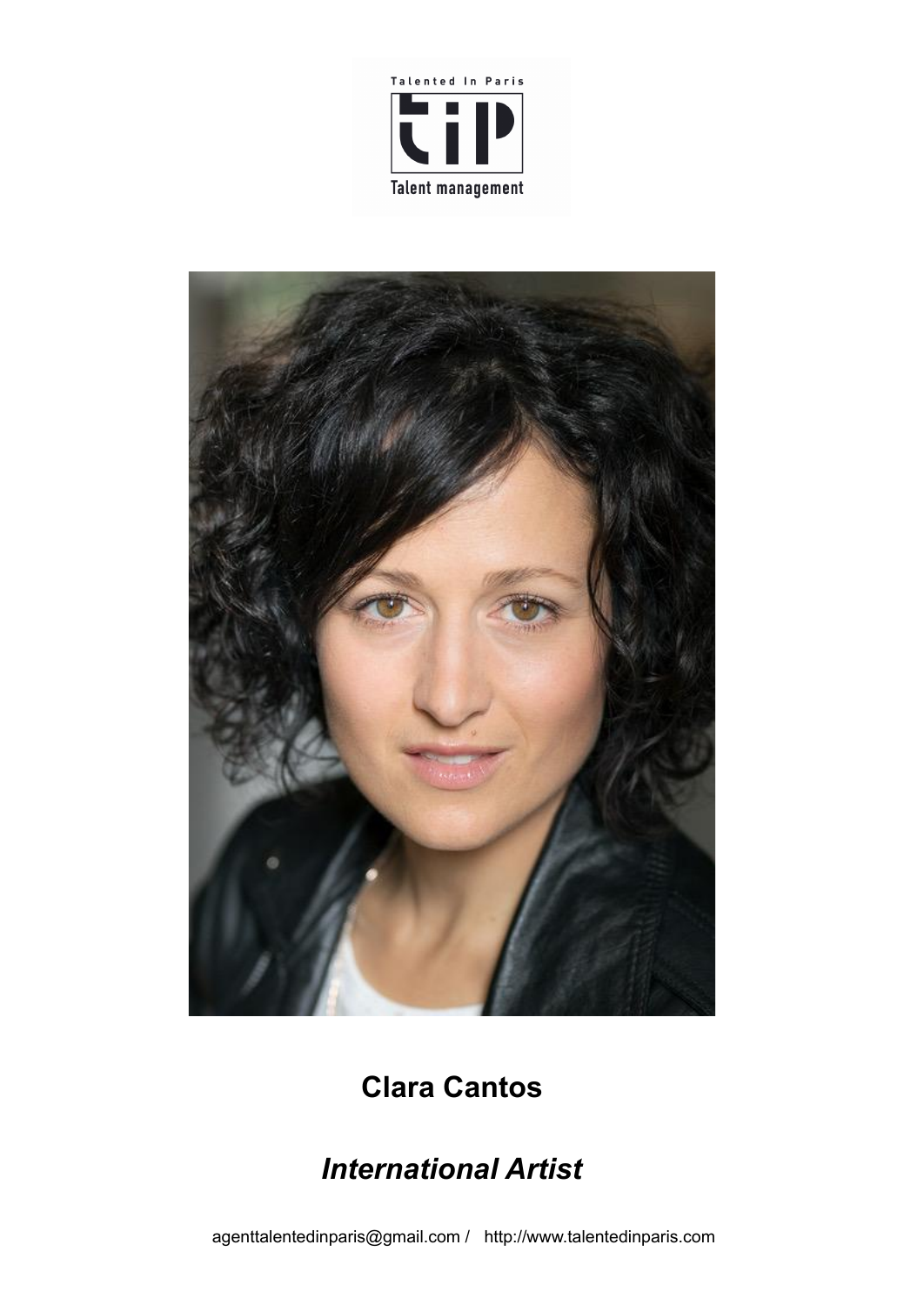

## **Languages**

**Spanish** (Native), **French** (Native), **English** (Fluent)

## **Short films**

 **Retirada**, Alice Patural, supporting **180 Jours**, Louis Alexandre, supporting **Les Non Dits**, Alexis Stan, lead **Apocalypse**, Neva Lilljequist, lead **Le Cri,** Vania Jaiki Miazaki, dancer **Fit Society**, Blandine Chapelier, supporting **Je suis ce que tu voulais**, FSM Productions, lead **En Face,** Sylvie Kittel, lead

## **Television**

**Un si grand Soleil** French National TV series, supporting **Oh, Mes Dieux!** Series Pilot Mandarin Films, lead **Corps étrangers** Series Olivier Brunet, supporting

## **Theater**

**Oreste** Avignon 2019 Fox Compagnie, lead **Mon prof est un Troll** Cie MOVAARTS, lead **Panique au Plazza** Théâtre tête d'Or, Lyon, supporting **Elle et Lui** Cie MOVAARTS, lead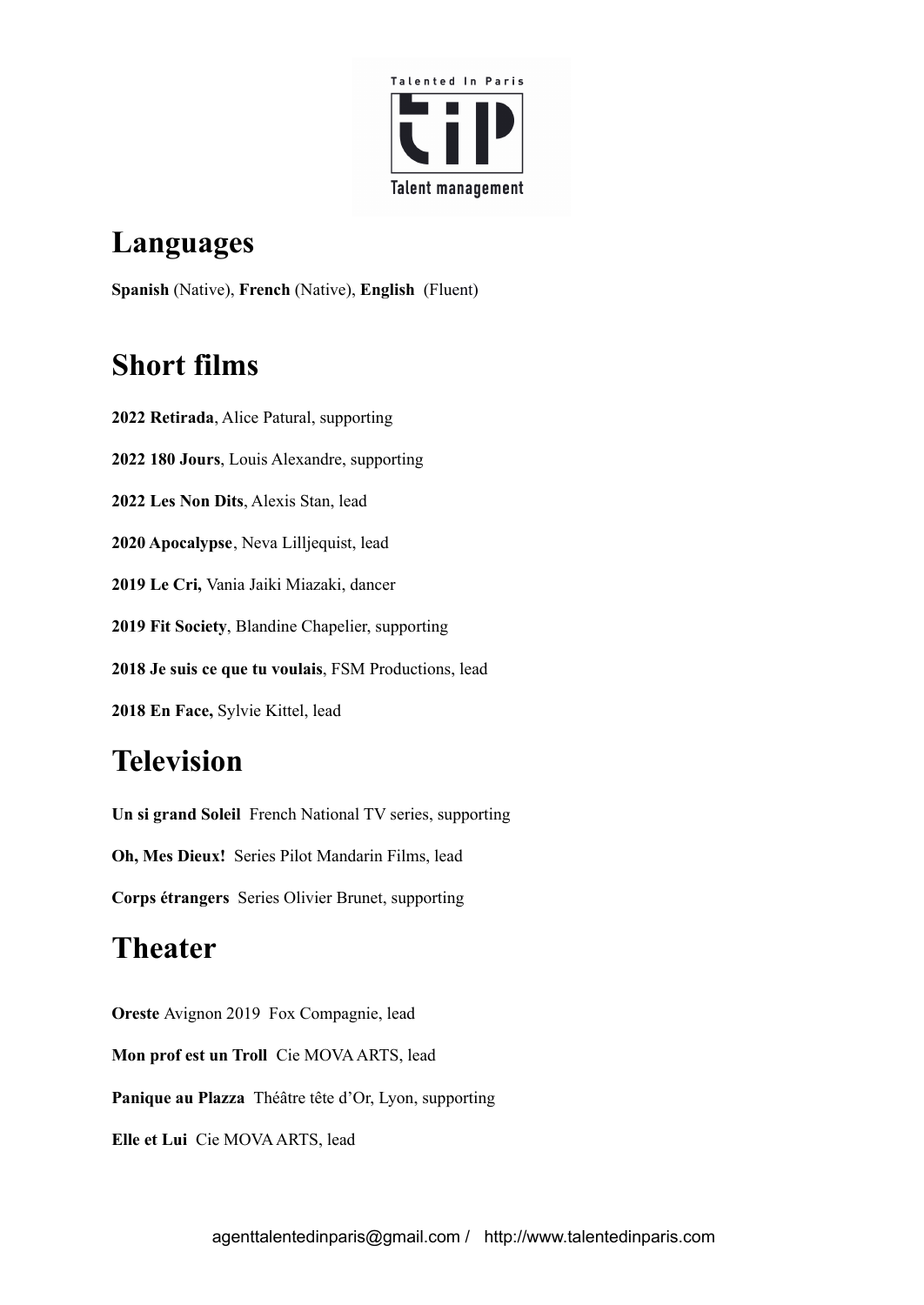

**Life and Times**, Musical, Nature Theatre of Ocklahoma at Théâtre de la Ville, chorus

# **Advertising**

**2021 Outletics Worldwide,** lead

**2020 Pernod Ricard,** Corporate video, lead

#### **Voice**

#### **Corporate, Adds, Video Games, Toys, Documentary, Museums...**

Some Production Companies I have worked with: HifiGénie, Shelter, WAM, Capitaine Plouf, Benzene, Studio VOA, TBWA

Some of my clients: Amundi, IKKS, Prada, Nissan, Thierry Mugler, Peugeot, Bic, L'Oréal, Chanel

#### **Other**

**2021 Playground** Music Video Le Roi Lézard

**2021 7JALF** Music Video Mino & LeK

**Immersive Murder Party, Crime Scene**… 10Torsions

**MC / Dancer / Choreographer** Disneyland Paris

**Director** of Amateur shows Quartet Théâtre & **Teacher** for Kids workshops

**Ass director** Birth 3 Antony Hickling

**Simultaneous Translating**

**Photo Model**

**MBA major in foreign languages and business** (Melbourne University & Lyon III) 2006

#### **Training**